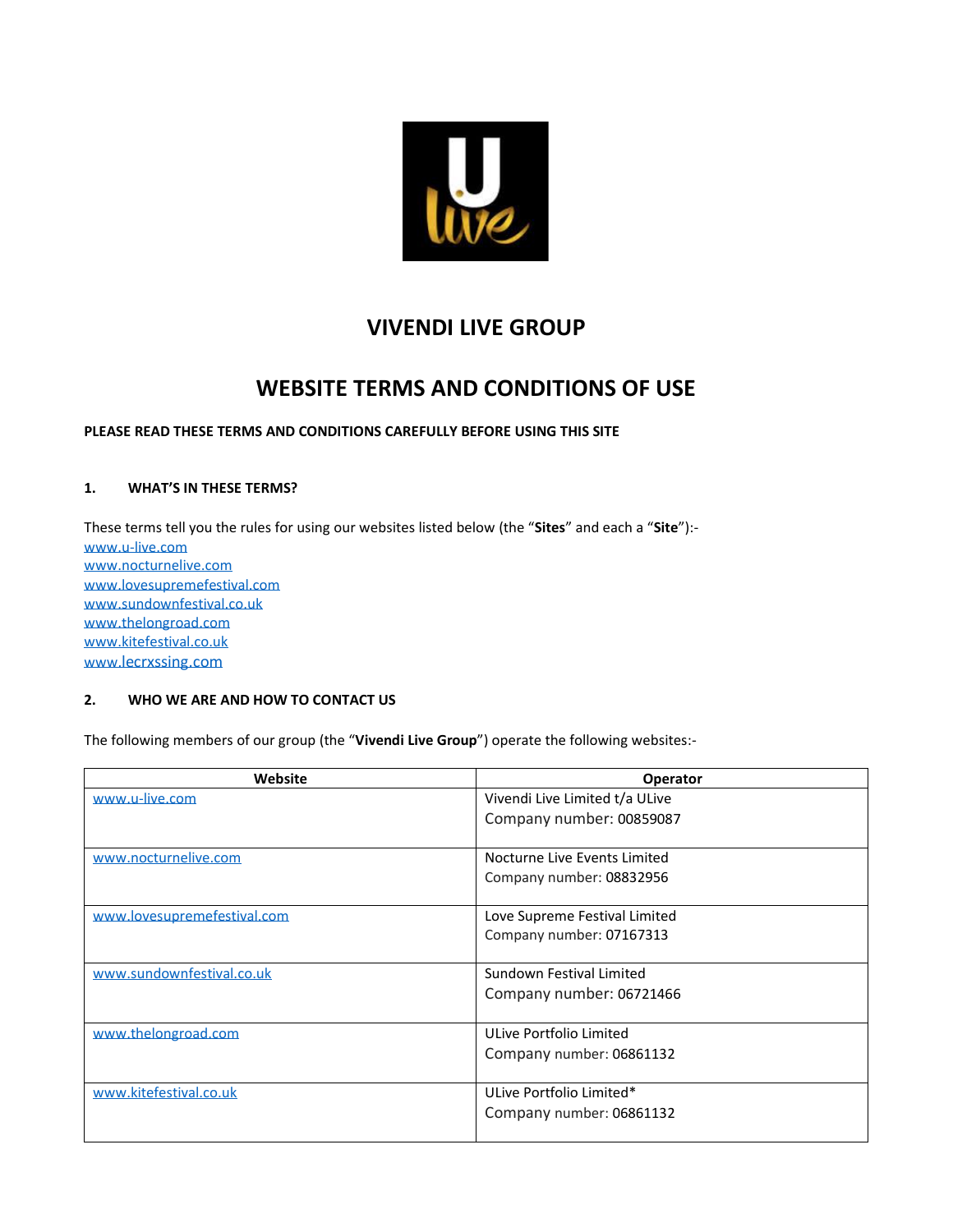| www.lecrxssing.com | ULive Portfolio Limited  |
|--------------------|--------------------------|
|                    | Company number: 06861132 |

\*NB: Kite Festival is a joint venture operation which will be operated through a new joint venture company. Once the new joint venture company has been incorporated, ULive Portfolio Limited's ownership of any assets relating to the business of Kite Festival, including any web domains, will be assigned to the joint venture company and that entity will replace ULive Portfolio Limited as operator of the Kite website.

The Vivendi Live Group companies are registered in England and Wales and the registered office of all of the above Vivendi Live Group companies is 3 Pancras Square, London, N1C 4AG.

These terms and conditions are issued on behalf of the Vivendi Live Group so when we mention, "we", "us" or "our" in these terms and conditions, we are referring to the relevant company in the Vivendi Live Group responsible for operating the relevant Site as set out above.

To contact us, please email [info@u-live.com](mailto:info@u-live.com) or write to us at our registered office. Please note a number of companies are located at this address so it is important you include the company name when writing to us to ensure we receive your letter.

# **3. BY USING OUR SITE YOU ACCEPT THESE TERMS**

By using our Sites, you confirm that you accept these terms of use and that you agree to comply with them.

If you do not agree to these terms, you must not use our Sites.

We recommend that you print a copy of these terms for future reference.

# **4. THERE ARE OTHER TERMS THAT MAY APPLY TO YOU**

These terms of use refer to the following additional terms, which also apply to your use of our site:

- Our Privacy Policy [\(https://www.sundownfestival.co.uk/wp-content/uploads/2020/01/Vivendi-Live-Privacy-Policy-Jan-](https://www.sundownfestival.co.uk/wp-content/uploads/2020/01/Vivendi-Live-Privacy-Policy-Jan-2020.pdf)[2020.pdf\)](https://www.sundownfestival.co.uk/wp-content/uploads/2020/01/Vivendi-Live-Privacy-Policy-Jan-2020.pdf). See further under *[How we may use your personal information](#page-4-0)*.
- Our Cookie Policy [\(https://www.sundownfestival.co.uk/wp-content/uploads/2020/01/Cookie-Policy.pdf\)](https://www.sundownfestival.co.uk/wp-content/uploads/2020/01/Cookie-Policy.pdf), which sets out information about the cookies on our site.

If you purchase tickets for our events, our Terms and Conditions of Entry on the relevant Site will apply to the sales of tickets for the relevant festival or events on that Site.

# **5. WE MAY MAKE CHANGES TO THESE TERMS**

We amend these terms from time to time. Every time you wish to use one of our Sites, please check these terms to ensure you understand the terms that apply at that time.

# **6. WE MAY MAKE CHANGES TO OUR SITES**

We may update and change our Sites from time to time to reflect changes to our services, events, our users' needs and our business priorities.

# **7. WE MAY SUSPEND OR WITHDRAW OUR SITE**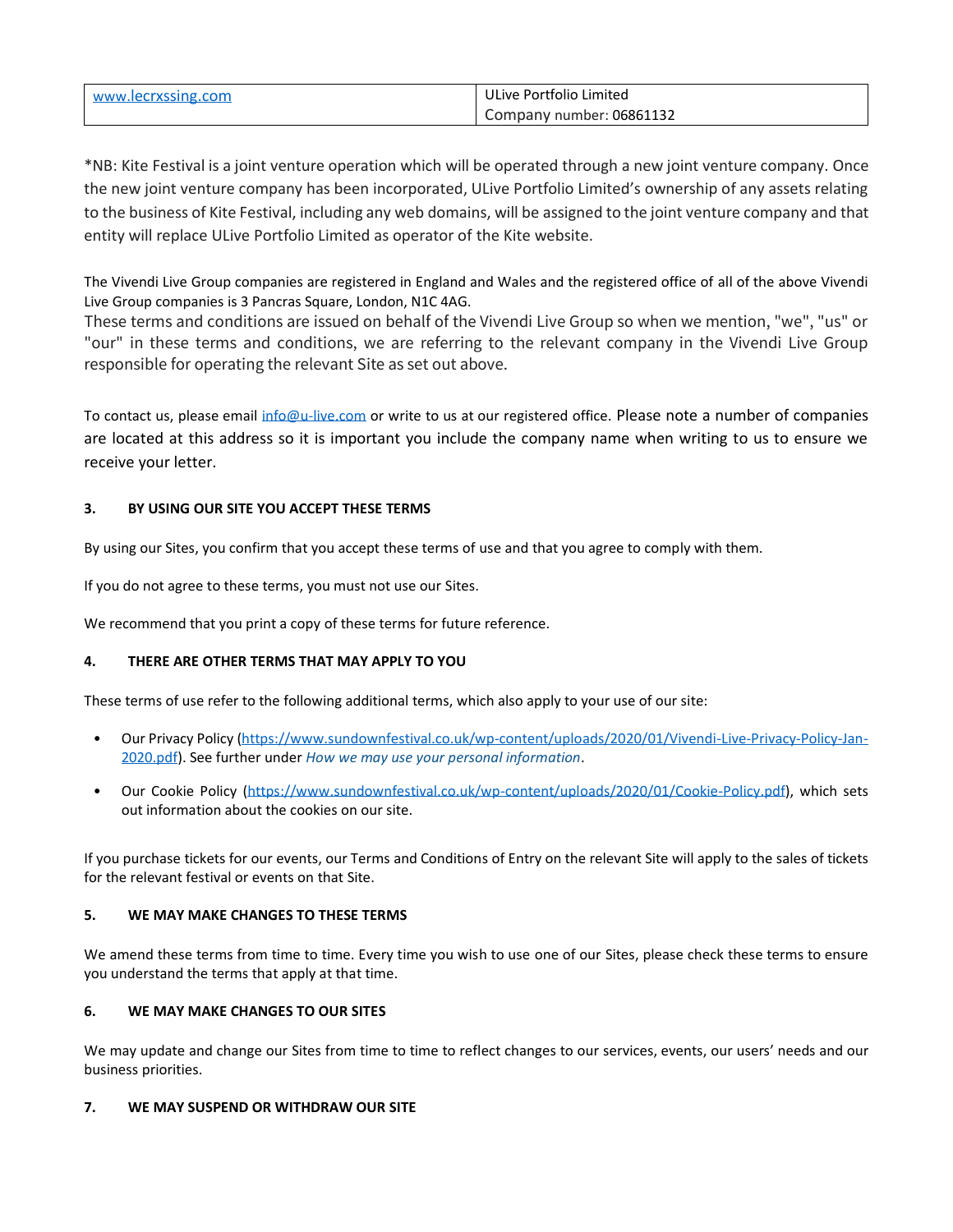Our Sites are made available free of charge.

We do not guarantee that our Sites, or any content on them, will always be available or be uninterrupted. We may suspend or withdraw or restrict the availability of all or any part of any Site for business and operational reasons. We will try to give you reasonable notice of any suspension or withdrawal.

You are also responsible for ensuring that all persons who access any of our Sites through your internet connection are aware of these terms of use and other applicable terms and conditions, and that they comply with them.

#### **8. WE MAY TRANSFER THIS AGREEMENT TO SOMEONE ELSE**

We may transfer our rights and obligations under these terms to another organisation. We will always tell you in writing if this happens and we will ensure that the transfer will not affect your rights under the contract. Our Sites are directed to people residing in the United Kingdom. We do not represent that content available on or through our Site is appropriate for use or available in other locations.

#### **9. YOU MUST KEEP YOUR ACCOUNT DETAILS SAFE**

If you choose, or you are provided with, a user identification code, password or any other piece of information as part of our security procedures, you must treat such information as confidential. You must not disclose it to any third party.

We have the right to disable any user identification code or password, whether chosen by you or allocated by us, at any time, if in our reasonable opinion you have failed to comply with any of the provisions of these terms of use.

If you know or suspect that anyone other than you knows your user identification code or password, you must promptly notify us at [privacy@u-live.com.](mailto:privacy@u-live.com)

#### **10. HOW YOU MAY USE MATERIAL ON OUR SITE**

The relevant Vivendi Live Group company as set out in *Who We Are and How to Contact Us* (Section 2) above is the owner or the licensee of all intellectual property rights in the relevant Site set out next to its name, and in the material published on it. Those works are protected by copyright laws and treaties around the world. All such rights are reserved.

You may print off one copy, and may download extracts, of any page(s) from our site for your personal use and you may draw the attention of others within your organisation to content posted on our Sites.

You must not modify the paper or digital copies of any materials you have printed off or downloaded in any way, and you must not use any illustrations, photographs, video or audio sequences or any graphics separately from any accompanying text.

Our status (and that of any identified contributors) as the authors of content on our Sites must always be acknowledged.

You must not use any part of the content on our Sites for commercial purposes without obtaining a licence to do so from us or our licensors.

If you print off, copy or download any part of our Site in breach of these terms of use, your right to use our Sites will cease immediately and you must, at our option, return or destroy any copies of the materials you have made.

## **11. DO NOT RELY ON INFORMATION ON OUR SITES**

The content on our Sites is provided for general information only. It is not intended to amount to advice on which you should rely. You must obtain professional or specialist advice before taking, or refraining from, any action on the basis of the content on our Sites.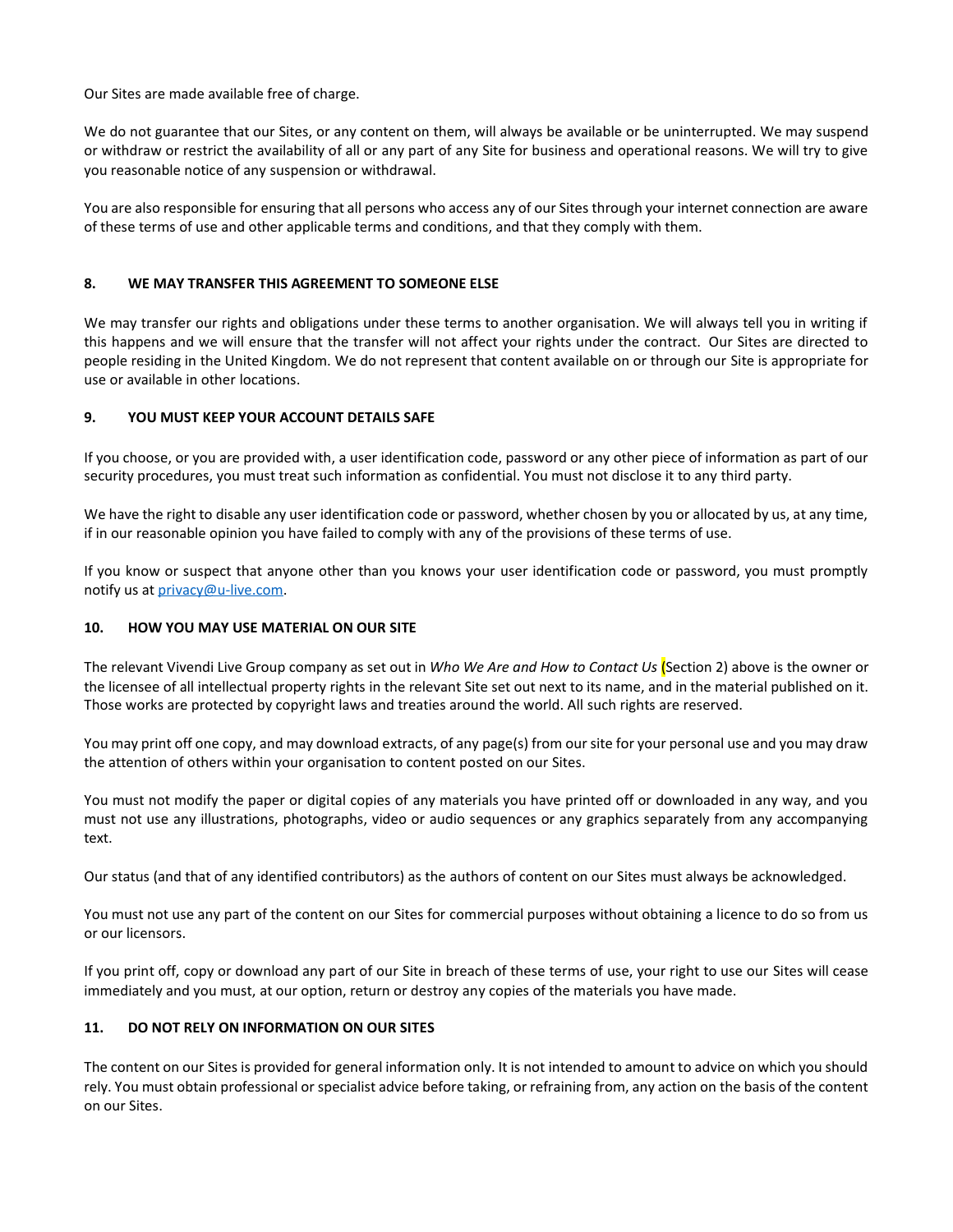Although we make reasonable efforts to update the information on our Sites, we make no representations, warranties or guarantees, whether express or implied, that the content on our Sites is accurate, complete or up to date.

#### **12. WE ARE NOT RESPONSIBLE FOR WEBSITES WE LINK TO**

Where our Sites contains links to other sites and resources provided by third parties, these links are provided for your information only. Such links should not be interpreted as approval by us of those linked websites or information you may obtain from them.

We have no control over the contents of those sites or resources.

#### **13. USER-GENERATED CONTENT IS NOT APPROVED BY US**

Our Sites may include information and materials uploaded by other users of such Site, including to bulletin boards and chat rooms. This information and these materials have not been verified or approved by us. The views expressed by other users on our site do not represent our views or values.

#### **14. HOW TO COMPLAIN ABOUT CONTENT UPLOADED BY OTHER USERS**

If you wish to complain about content uploaded by other users, please contact us on info@u-live.com.

## **15. OUR RESPONSIBILITY FOR LOSS OR DAMAGE SUFFERED BY YOU**

#### **Whether you are a consumer or a business user**:

- We do not exclude or limit in any way our liability to you where it would be unlawful to do so. This includes liability for death or personal injury caused by our negligence or the negligence of our employees, agents or subcontractors and for fraud or fraudulent misrepresentation.
- Different limitations and exclusions of liability will apply to liability arising as a result of the supply of any products to you, which will be set out in our Terms and Conditions of Entry available on each of the Sites other than u-live.com.

#### **If you are a business user**:

- We exclude all implied conditions, warranties, representations or other terms that may apply to our Site or any content on them.
- We will not be liable to you for any loss or damage, whether in contract, tort (including negligence), breach of statutory duty, or otherwise, even if foreseeable, arising under or in connection with:
	- use of, or inability to use, our Sites; or
	- use of or reliance on any content displayed on our Sites.
- In particular, we will not be liable for:
	- loss of profits, sales, business, or revenue;
	- business interruption;
	- loss of anticipated savings;
	- loss of business opportunity, goodwill or reputation; or
	- any indirect or consequential loss or damage.

#### **If you are a consumer user**: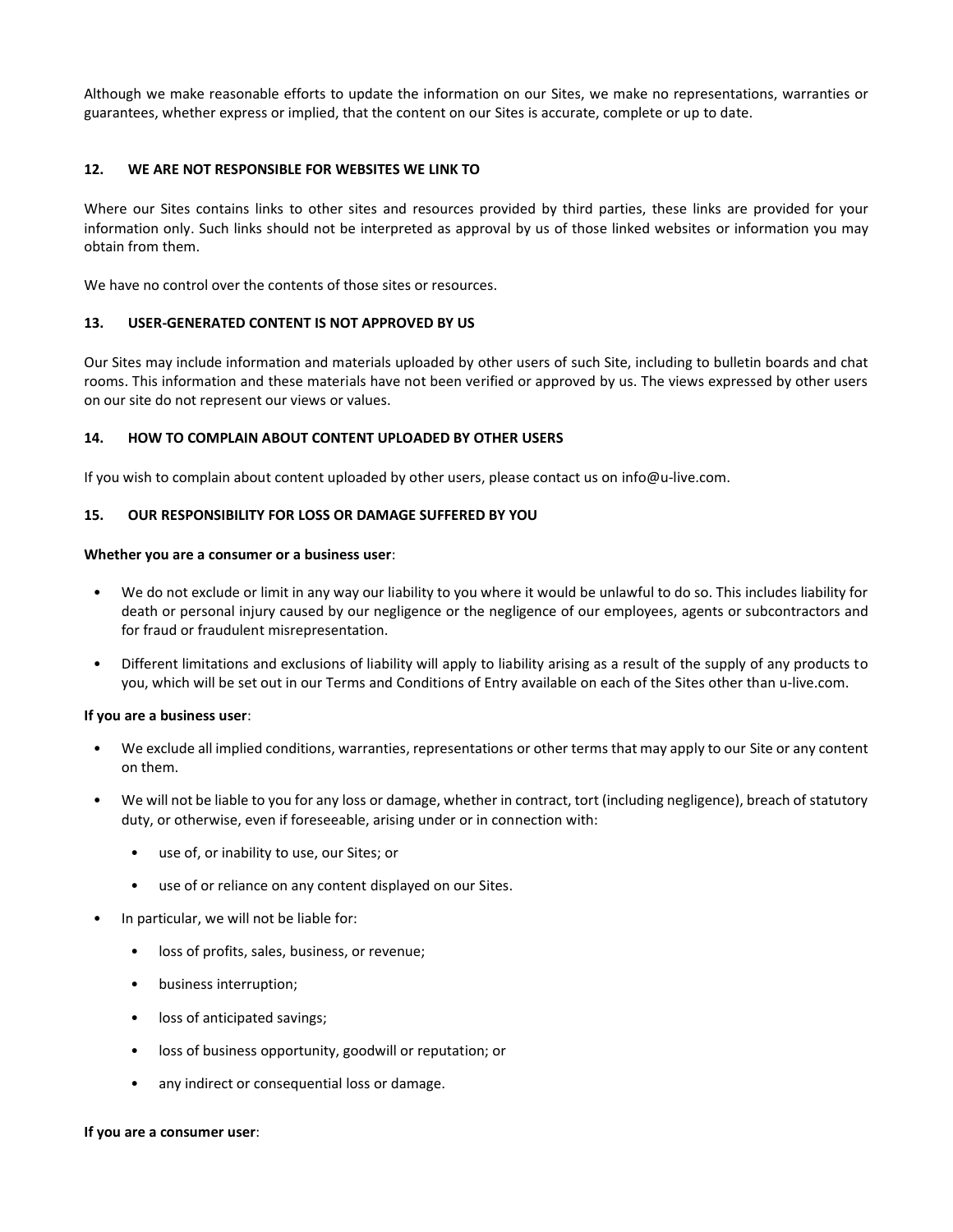- Please note that we only provide our Site for domestic and private use. You agree not to use our Site for any commercial or business purposes, and we have no liability to you for any loss of profit, loss of business, business interruption, or loss of business opportunity.
- If defective digital content that we have supplied, damages a device or digital content belonging to you and this is caused by our failure to use reasonable care and skill, we will either repair the damage or pay you compensation. However, we will not be liable for damage that you could have avoided by following our advice to apply an update offered to you free of charge or for damage that was caused by you failing to correctly follow installation instructions or to have in place the minimum system requirements advised by us.

#### <span id="page-4-0"></span>**16. HOW WE MAY USE YOUR PERSONAL INFORMATION**

We will only use your personal information as set out in our **Privacy Policy**.

#### **17. PROHIBITED USES**

You may use our Sites only for lawful purposes. You may not use our Sites:

- in any way that breaches any applicable local, national or international law or regulation.
- in any way that is unlawful or fraudulent, or has any unlawful or fraudulent purpose or effect.
- for the purpose of harming or attempting to harm minors in any way.
- *•* to bully, insult, intimidate or humiliate any person*.*
- to send, knowingly receive, upload, download, use or re-use any material which does not comply with our *Contents Standards* (Section 22).
- to transmit, or secure the sending of, any unsolicited or unauthorised advertising or promotional material or any other form of similar solicitation (spam).
- to knowingly transmit any data, send or upload any material that contains viruses, Trojan horses, worms, time-bombs, keystroke loggers, spyware, adware or any other harmful programs or similar computer code designed to adversely affect the operation of any computer software or hardware.

You also agree:

- not to reproduce, duplicate, copy or re-sell any part of our site in contravention of these terms of website use.
- not to access without authority, interfere with, damage or disrupt:
	- any part of our Sites;
	- any equipment or network on which our Site are stored;
	- any software used in the provision of our Sites; or
	- any equipment or network or software owned or used by any third party.

#### **18. INTERACTIVE SERVICES**

We may from time to time provide interactive services on our site, including, without limitation chat rooms and bulletin boards (**interactive services.**)

Where we do provide any interactive service, we will provide clear information to you about the kind of service offered, if it is moderated and what form of moderation is used (including whether it is human or technical).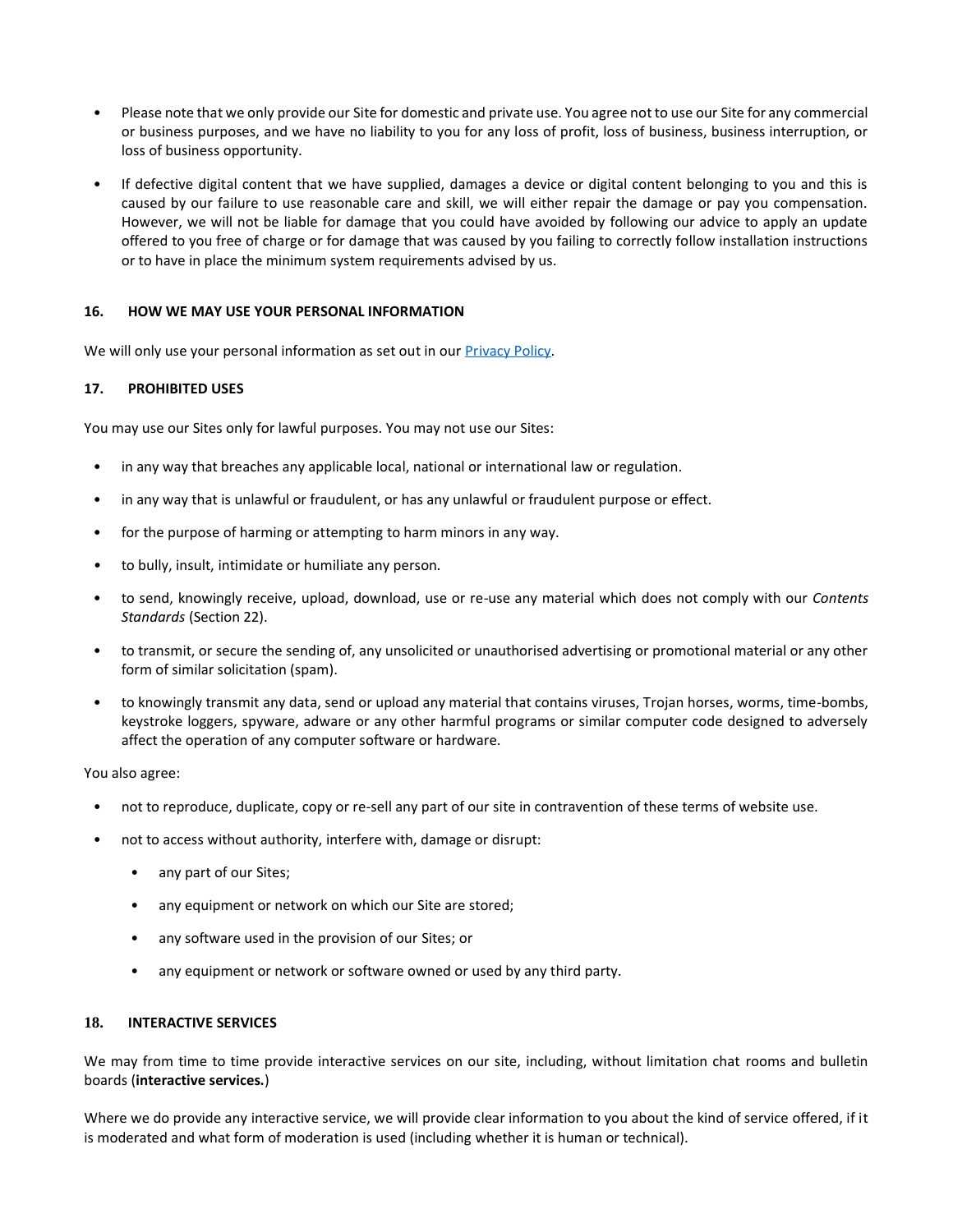We will do our best to assess any possible risks for users (and in particular, for children) from third parties when they use any interactive services provided on our Sites, and we will decide in each case whether it is appropriate to use moderation of the relevant service (including what kind of moderation to use) in the light of those risks. However, we are under no obligation to oversee, monitor or moderate any interactive service we provide on our Sites, and we expressly exclude our liability for any loss or damage arising from the use of any interactive service by a user in contravention of our content standards, whether the service is moderated or not.

The use of any of our interactive services by a minor is subject to the consent of their parent or guardian. We advise parents who permit their children to use an interactive service that it is important that they communicate with their children about their safety online, as moderation is not fool proof. Minors who are using any interactive service should be made aware of the potential risks to them.

Where we do moderate an interactive service, we will normally provide you with a means of contacting the moderator, should a concern or difficulty arise.

## **19. UPLOADING CONTENT TO OUR SITE**

Whenever you make use of a feature that allows you to upload content to our site, or to make contact with other users of our site, you must comply with the *Contents Standards* (Section 22].

You warrant that any such contribution complies with those standards, and you will be liable to us and indemnify us for any breach of that warranty. This means you will be responsible for any loss or damage we suffer as a result of your breach of warranty.

Any content you upload to our Site will be considered non-confidential and non-proprietary. You retain all of your ownership rights in your content, but you are required to grant us a limited licence to use, store and copy that content and to distribute and make it available to third parties.

We also have the right to disclose your identity to any third party who is claiming that any content posted or uploaded by you to our Site constitutes a violation of their intellectual property rights, or of their right to privacy.

We have the right to remove any posting you make on our Sites if, in our opinion, your post does not comply with the *Content Standards* (Section 22).

You are solely responsible for securing and backing up your content.

We do not store terrorist content.

## **20. WE ARE NOT RESPONSIBLE FOR VIRUSES AND YOU MUST NOT INTRODUCE THEM**

We do not guarantee that our Sites will be secure or free from bugs or viruses.

You are responsible for configuring your information technology, computer programmes and platform to access our Sites. You should use your own virus protection software.

You must not misuse our Sites by knowingly introducing viruses, trojans, worms, logic bombs or other material that is malicious or technologically harmful. You must not attempt to gain unauthorised access to our Site, the server on which our Site are stored or any server, computer or database connected to our Site. You must not attack our Sites via a denial-ofservice attack or a distributed denial-of service attack. By breaching this provision, you would commit a criminal offence under the Computer Misuse Act 1990. We will report any such breach to the relevant legal authorities and we will co-operate with those authorities by disclosing your identity to them. In the event of such a breach, your right to use our site will cease immediately.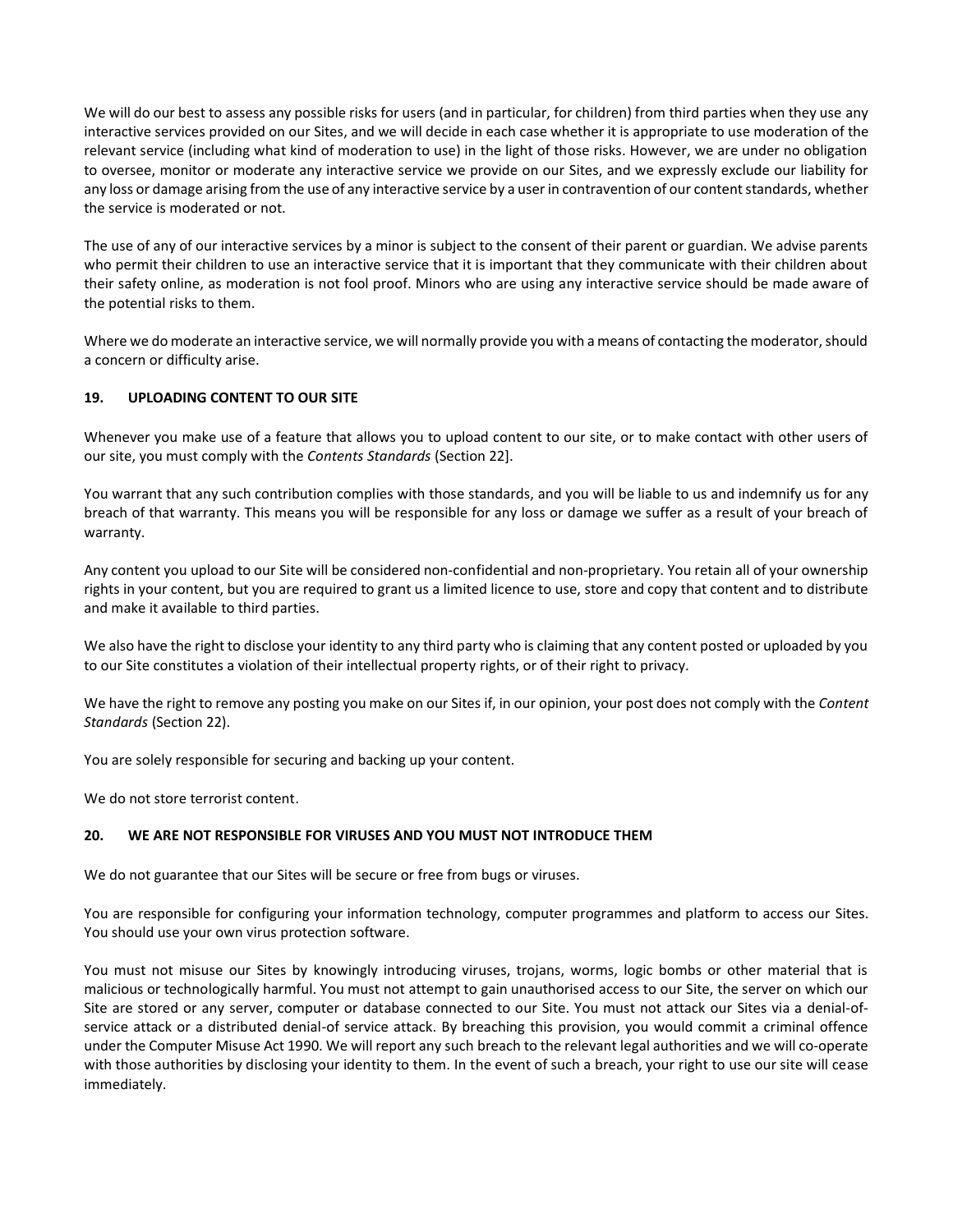#### **21. RULES ABOUT LINKING TO OUR SITE**

You may link to our home pages, provided you do so in a way that is fair and legal and does not damage our reputation or take advantage of it.

You must not establish a link in such a way as to suggest any form of association, approval or endorsement on our part where none exists.

You must not establish a link to our Site in any website that is not owned by you.

Our Sites must not be framed on any other site, nor may you create a link to any part of our Site other than the home page.

We reserve the right to withdraw linking permission without notice.

The website in which you are linking must comply in all respects with the *Content Standards* (Section 22).

If you wish to link to or make any use of content on our site other than that set out above, please contact info@u-live.com.

#### **22. CONTENT STANDARDS**

These content standards apply to any and all material which you contribute to our Site (**Contribution**), and to any interactive services associated with it.

The Content Standards must be complied with in spirit as well as to the letter. The standards apply to each part of any Contribution as well as to its whole.

The relevant operator of the Site as set out in Who We Are and How to Contact Us (Section 2) will determine, in its discretion, whether a Contribution breaches the Content Standards.

A Contribution must:

- Be accurate (where it states facts).
- Be genuinely held (where it states opinions).
- Comply with the law applicable in England and Wales and in any country from which it is posted.

A Contribution must not:

- Be defamatory of any person.
- Be obscene, offensive, hateful or inflammatory.
- Bully, insult, intimidate or humiliate.
- Promote sexually explicit material.
- Include child sexual abuse material.
- Promote violence.
- Promote discrimination based on race, sex, religion, nationality, disability, sexual orientation or age.
- Infringe any copyright, database right or trade mark of any other person.
- Be likely to deceive any person.
- Breach any legal duty owed to a third party, such as a contractual duty or a duty of confidence.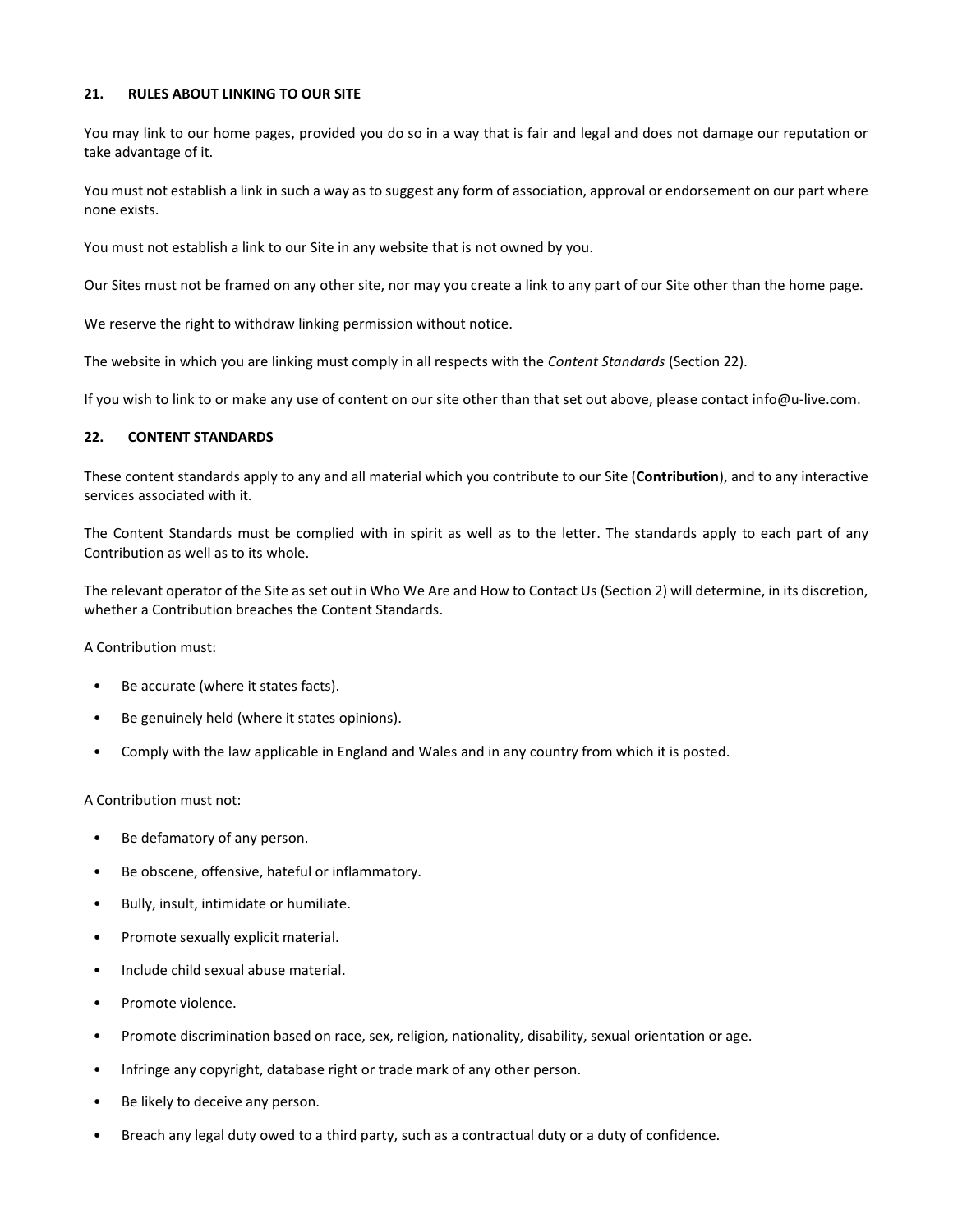- Promote any illegal activity.
- Be in contempt of court.
- Be threatening, abuse or invade another's privacy, or cause annoyance, inconvenience or needless anxiety.
- Be likely to harass, upset, embarrass, alarm or annoy any other person.
- Impersonate any person, or misrepresent your identity or affiliation with any person.
- Give the impression that the Contribution emanates from any Vivendi Live Group Company, if this is not the case.
- Advocate, promote, incite any party to commit, or assist any unlawful or criminal act such as (by way of example only) copyright infringement or computer misuse.
- Contain a statement which you know or believe, or have reasonable grounds for believing, that members of the public to whom the statement is, or is to be, published are likely to understand as a direct or indirect encouragement or other inducement to the commission, preparation or instigation of acts of terrorism.
- Contain any advertising or promote any services or web links to other sites.

## **23. BREACH OF THIS POLICY**

When we consider that a breach of these terms and conditions has occurred, we may take such action as we deem appropriate.

A material breach of the terms of use may result in our taking all or any of the following actions:

- Immediate, temporary or permanent withdrawal of your right to use our Site.
- Immediate, temporary or permanent removal of any Contribution uploaded by you to our Site.
- Issue of a warning to you.
- Legal proceedings against you for reimbursement of all costs on an indemnity basis (including, but not limited to, reasonable administrative and legal costs) resulting from the breach.
- Further legal action against you.
- Disclosure of such information to law enforcement authorities as we reasonably feel is necessary or as required by law.

We exclude our liability for all action we may take in response to breaches of this acceptable use policy. The actions we may take are not limited to those described above, and we may take any other action we reasonably deem appropriate.

## **24. WHICH COUNTRY'S LAWS APPLY TO ANY DISPUTES?**

If you are a consumer, please note that these terms of use, their subject matter and their formation, are governed by English law. You and we both agree that the courts of England and Wales will have exclusive jurisdiction except that if you are a resident of Northern Ireland you may also bring proceedings in Northern Ireland, and if you are resident of Scotland, you may also bring proceedings in Scotland.

If you are a business, these terms of use, their subject matter and their formation (and any non-contractual disputes or claims) are governed by English law. We both agree to the exclusive jurisdiction of the courts of England and Wales.

#### **25. OUR TRADE MARKS ARE REGISTERED**

"The Long Road" is a European registered trade mark of Vivendi Live Limited,